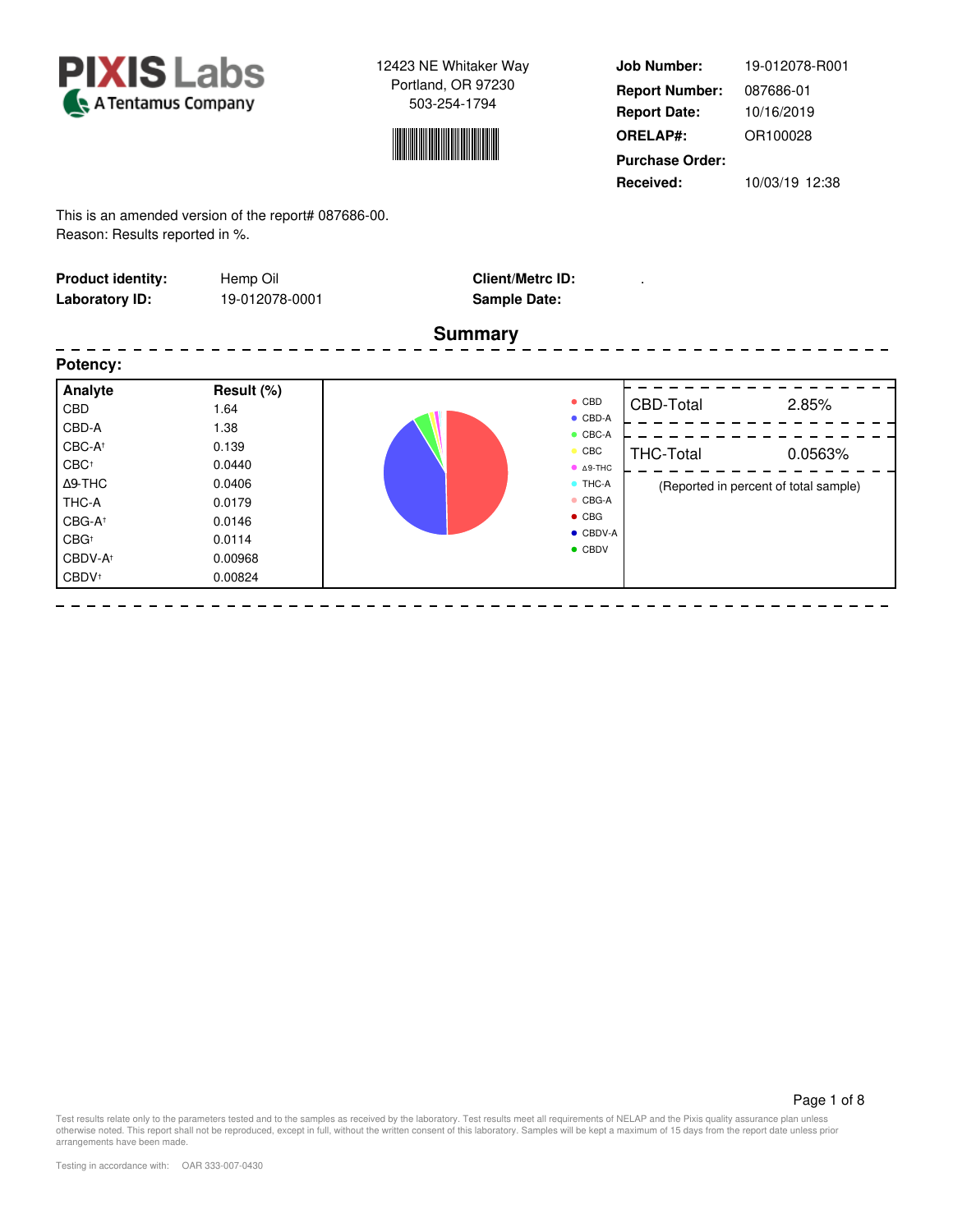



| <b>Job Number:</b>     | 19-012078-R001 |
|------------------------|----------------|
| <b>Report Number:</b>  | 087686-01      |
| <b>Report Date:</b>    | 10/16/2019     |
| <b>ORELAP#:</b>        | OR100028       |
| <b>Purchase Order:</b> |                |
| Received:              | 10/03/19 12:38 |

| <b>Customer:</b>         | <b>Super Trees</b> |
|--------------------------|--------------------|
| <b>Product identity:</b> | Hemp Oil           |
| <b>Client/Metrc ID:</b>  |                    |
| <b>Sample Date:</b>      |                    |
| Laboratory ID:           | 19-012078-0001     |
| <b>Relinguished by:</b>  | Lonnie Graves      |
| Temp:                    | 23.6 °C            |
| Serving Size #1:         | a                  |

# **Sample Results**

| Potency                     | Method J AOAC 2015 V98-6 |        |            |              | Units % | <b>Batch 1909159</b> | Analyze 10/08/19 11:35 AM      |
|-----------------------------|--------------------------|--------|------------|--------------|---------|----------------------|--------------------------------|
| Analyte                     | As                       | Dry    | <b>LOQ</b> | <b>Notes</b> |         |                      |                                |
|                             | Received                 | weight |            |              |         |                      | $\bullet$ CBG<br>$\bullet$ CBD |
| $CBC^+$                     | 0.0440                   |        | 0.0033     |              |         |                      | ● CBD-A ● CBDV-A               |
| $CBC-A†$                    | 0.139                    |        | 0.0033     |              |         |                      | ● CBC-A ● CBDV                 |
| CBC-Total <sup>+</sup>      | 0.166                    |        | 0.0063     |              |         |                      |                                |
| CBD                         | 1.64                     |        | 0.0033     |              |         |                      | $\circ$ CBC                    |
| CBD-A                       | 1.38                     |        | 0.0333     |              |         |                      | $^{\bullet}$ $\Delta$ 9-THC    |
| CBD-Total                   | 2.85                     |        | 0.0326     |              |         |                      | <b>O</b> THC-A                 |
| CBDV <sup>+</sup>           | 0.00824                  |        | 0.0033     |              |         |                      | $\bullet$ CBG-A                |
| CBDV-A <sup>+</sup>         | 0.00968                  |        | 0.0033     |              |         |                      |                                |
| CBDV-Total <sup>+</sup>     | 0.0166                   |        | 0.0062     |              |         |                      |                                |
| $CBG^+$                     | 0.0114                   |        | 0.0033     |              |         |                      |                                |
| CBG-A <sup>+</sup>          | 0.0146                   |        | 0.0033     |              |         |                      |                                |
| CBG-Total <sup>+</sup>      | 0.0242                   |        | 0.0062     |              |         |                      |                                |
| CBL <sup>†</sup>            | $<$ LOQ                  |        | 0.0033     |              |         |                      |                                |
| CBN                         | $<$ LOQ                  |        | 0.0033     |              |         |                      |                                |
| $\Delta$ 8-THC <sup>+</sup> | $<$ LOQ                  |        | 0.0033     |              |         |                      |                                |
| $\Delta$ 9-THC              | 0.0406                   |        | 0.0033     |              |         |                      |                                |
| THC-A                       | 0.0179                   |        | 0.0033     |              |         |                      |                                |
| THC-Total                   | 0.0563                   |        | 0.0063     |              |         |                      |                                |
| <b>THCV</b> <sup>+</sup>    | $<$ LOQ                  |        | 0.0033     |              |         |                      |                                |
| THCV-A <sup>+</sup>         | $<$ LOQ                  |        | 0.0033     |              |         |                      |                                |
| THCV-Total <sup>+</sup>     | $<$ LOQ                  |        | 0.0062     |              |         |                      |                                |

This report cannot be used for ODA, OHA or OLCC compliance requirements.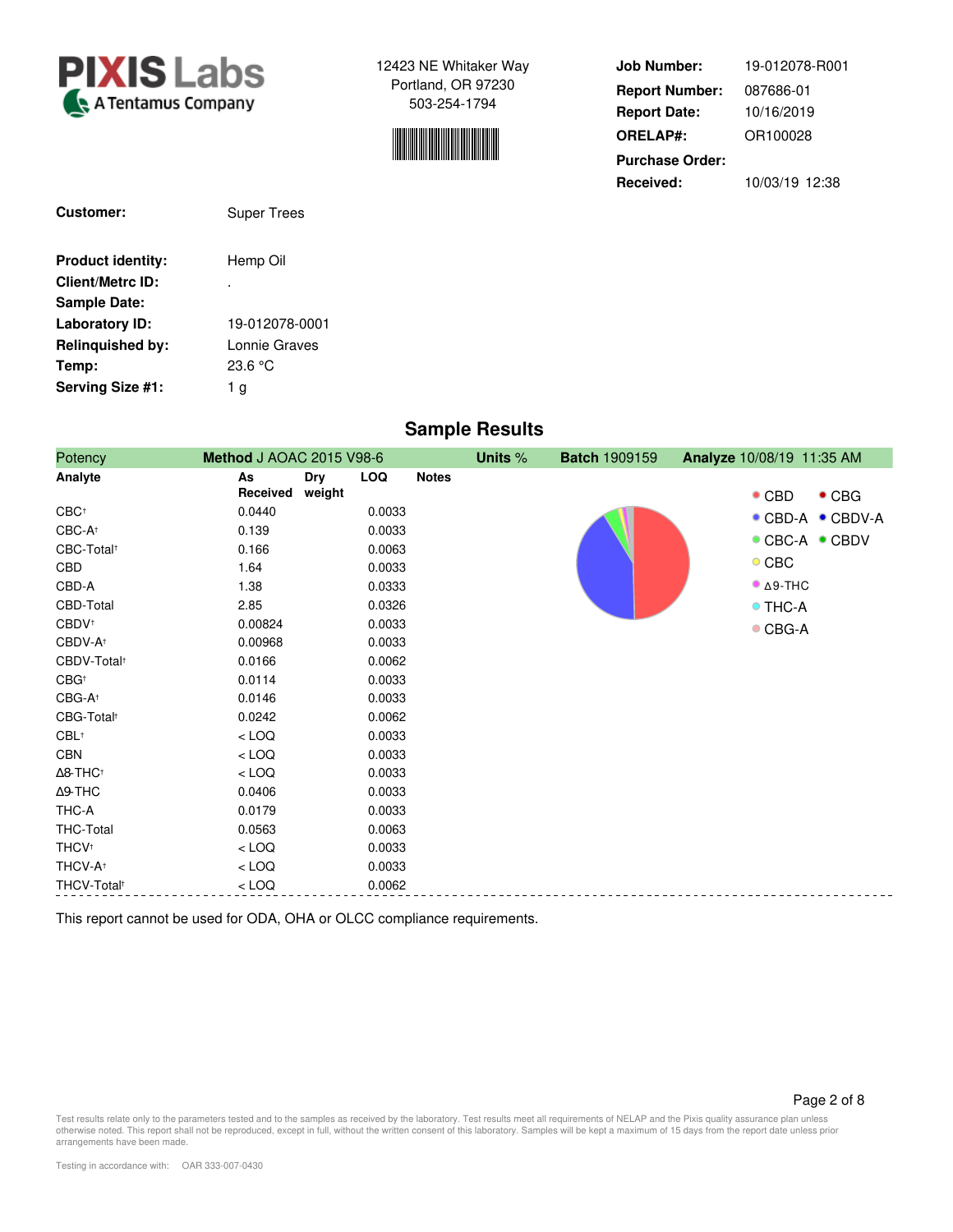



**Job Number: Report Date: ORELAP#:** 10/16/2019 OR100028 **Received:** 10/03/19 12:38 **Purchase Order:** 19-012078-R001 **Report Number:** 087686-01

## **Abbreviations**

**Limits:** Action Levels per OAR-333-007-0400, OAR-333-007-0210, OAR-333-007-0220 **Limit(s) of Quantitation (LOQ):** The minimum levels, concentrations, or quantities of a target variable (e.g., target analyte) that can be reported with a specified degree of confidence.

† = Analyte not NELAP accredited.

## **Units of Measure**

- $g = \text{Gram}$
- % = Percentage of sample

% wt =  $\mu$ g/g divided by 10,000

Approved Signatory

Derrick Tanner General Manager

Page 3 of 8

Test results relate only to the parameters tested and to the samples as received by the laboratory. Test results meet all requirements of NELAP and the Pixis quality assurance plan unless otherwise noted. This report shall not be reproduced, except in full, without the written consent of this laboratory. Samples will be kept a maximum of 15 days from the report date unless prior arrangements have been made.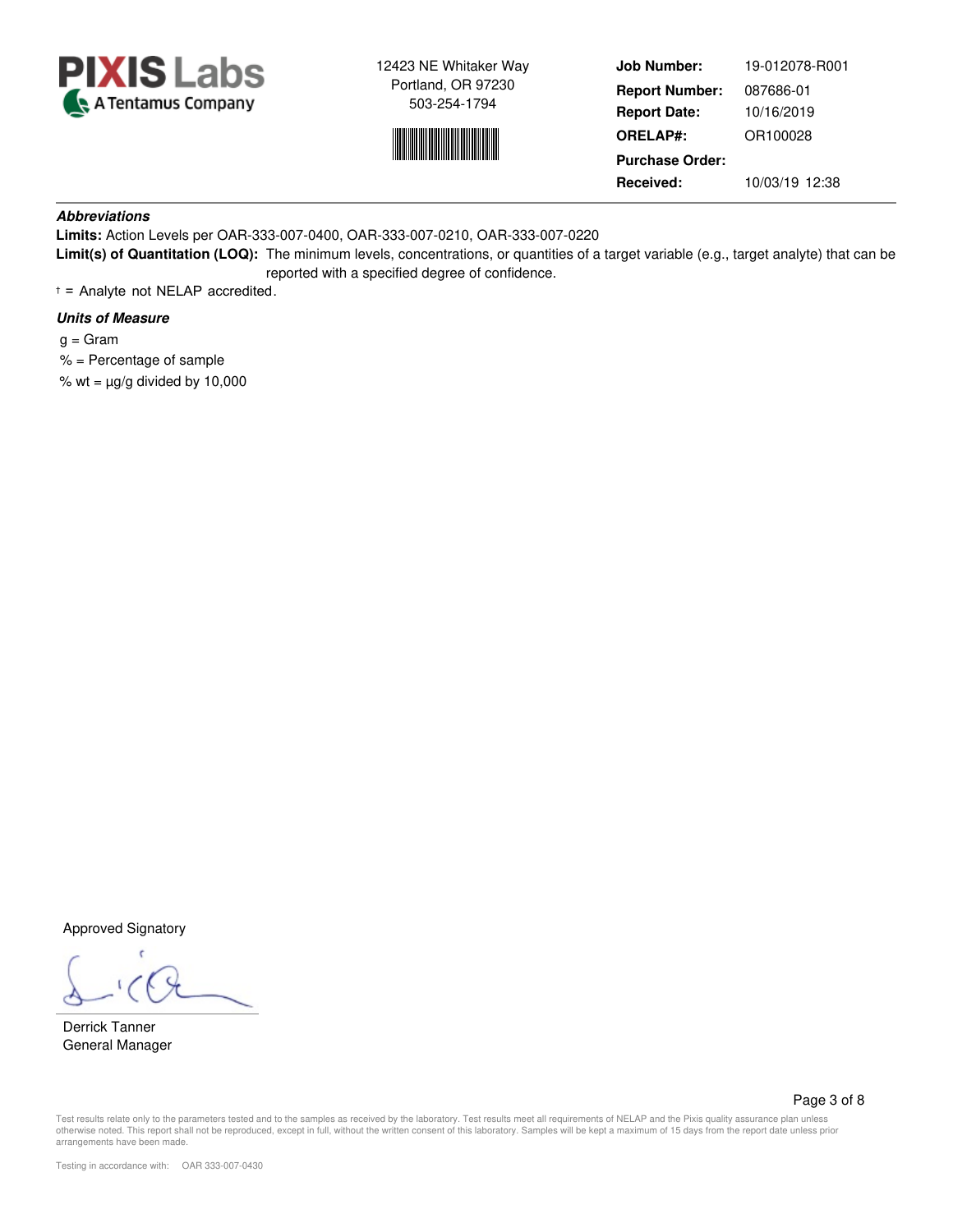



**Job Number: Report Date: ORELAP#:** 10/16/2019 OR100028 **Received:** 10/03/19 12:38 **Purchase Order:** 19-012078-R001 **Report Number:** 087686-01

**PIXIS** Labs

| 12423 NE Whitaker Way Portland OR 97230 p.503-254-1794                                                                                                                                               |  |                        |                                            |                                         |         |                   |                |          |          |                                                              |              | <b>Cannabis Chain of Custody Record</b> |       | 19-012078      |               |                                | A Tentamus Company<br>ORELAP ID: OR100028                                                                |
|------------------------------------------------------------------------------------------------------------------------------------------------------------------------------------------------------|--|------------------------|--------------------------------------------|-----------------------------------------|---------|-------------------|----------------|----------|----------|--------------------------------------------------------------|--------------|-----------------------------------------|-------|----------------|---------------|--------------------------------|----------------------------------------------------------------------------------------------------------|
| Company: SuperTrees                                                                                                                                                                                  |  |                        |                                            |                                         |         |                   |                |          |          | <b>Analysis Requested</b>                                    |              |                                         |       |                |               |                                | Purchase Order Number:                                                                                   |
| Contact: Lonnie<br>Address: 10301 S Krayberger Bd<br>City, State, Zip: Conby OR 97013<br>Email: lonnie asycritecs.com<br>Phone: $503266 - 9137$ Fax:<br>Billing (if dif.)<br>Processor's<br>License: |  |                        | compounds<br>59<br>$\frac{\alpha}{\alpha}$ | 379 compounds                           |         |                   |                |          |          | Coliform<br>Wicro: E.Coli and Total<br>Micro: Yeast and Mold |              |                                         |       |                |               |                                | Project Number:<br>Project Name:<br>Report Instructions:                                                 |
|                                                                                                                                                                                                      |  |                        |                                            | $\mathbf{1}$<br>Pesticide Multi-Residue |         |                   |                |          |          |                                                              |              |                                         |       |                |               |                                | □ Send to State - METRC<br>Email Final Results:<br>Fax Final Results<br>□ Cash/Check/CC/Net 30<br>Other: |
| Client Sample Identification                                                                                                                                                                         |  | Date/Time<br>Collected | Pesticides                                 |                                         | Potency | Residual Solvents | Water Activity | Moisture | Terpenes |                                                              | Heavy Metals | Mycotoxins                              | Other | Sample<br>Type | Weight        | Serving<br>size<br>for edibles | Comments/Metrc ID                                                                                        |
| $H_{\epsilon n,\rho,\sigma}$                                                                                                                                                                         |  |                        |                                            |                                         |         |                   |                |          |          |                                                              |              |                                         |       |                |               |                                |                                                                                                          |
|                                                                                                                                                                                                      |  |                        |                                            |                                         |         |                   |                |          |          |                                                              |              |                                         |       |                |               |                                |                                                                                                          |
|                                                                                                                                                                                                      |  |                        |                                            |                                         |         |                   |                |          |          |                                                              |              |                                         |       |                |               |                                |                                                                                                          |
| Collected By:                                                                                                                                                                                        |  | Relinquished By:       |                                            |                                         |         | Date              |                | Time     |          | Received by:                                                 |              |                                         |       | Date           |               | Time                           | Lab Use Only:<br><b>Client Alias:</b>                                                                    |
| <b>Turnaround time:</b><br>Ask for availability<br>Standard (5 day)<br>$\Box$ Rush (3-4 day)<br>(1.5x Standard)                                                                                      |  |                        |                                            |                                         |         | $10 - 3$          |                | 12'38    |          | $m_1$                                                        |              |                                         |       |                | $10 - 3 - 19$ | 12:36                          | Order Number:<br>Proper Container<br>Sample Condition<br>23.6<br>Temperature:<br>chent<br>Shipped Via:   |
| □Priority Rush (2 day)<br>$(2x$ Standard)                                                                                                                                                            |  |                        |                                            |                                         |         |                   |                |          |          |                                                              |              |                                         |       |                |               |                                | Evidence of cooling: FMo                                                                                 |

SUBMISSION OF SAMPLES WITH TESTING REQUIREMENTS TO PIXIS WILL BE UNDERSTOOD TO BE AN AGREEMENT FOR SERVICES IN ACCORDANCE WITH THE CONDITIONS LISTED ON THE BACK OF THIS FORM

Revision: 3.00 Control#: CF023 www.pixislabs.com www.columbiafoodlab.com Effective 05/22/2019 Revised 05/22/2019

Page 1 of 2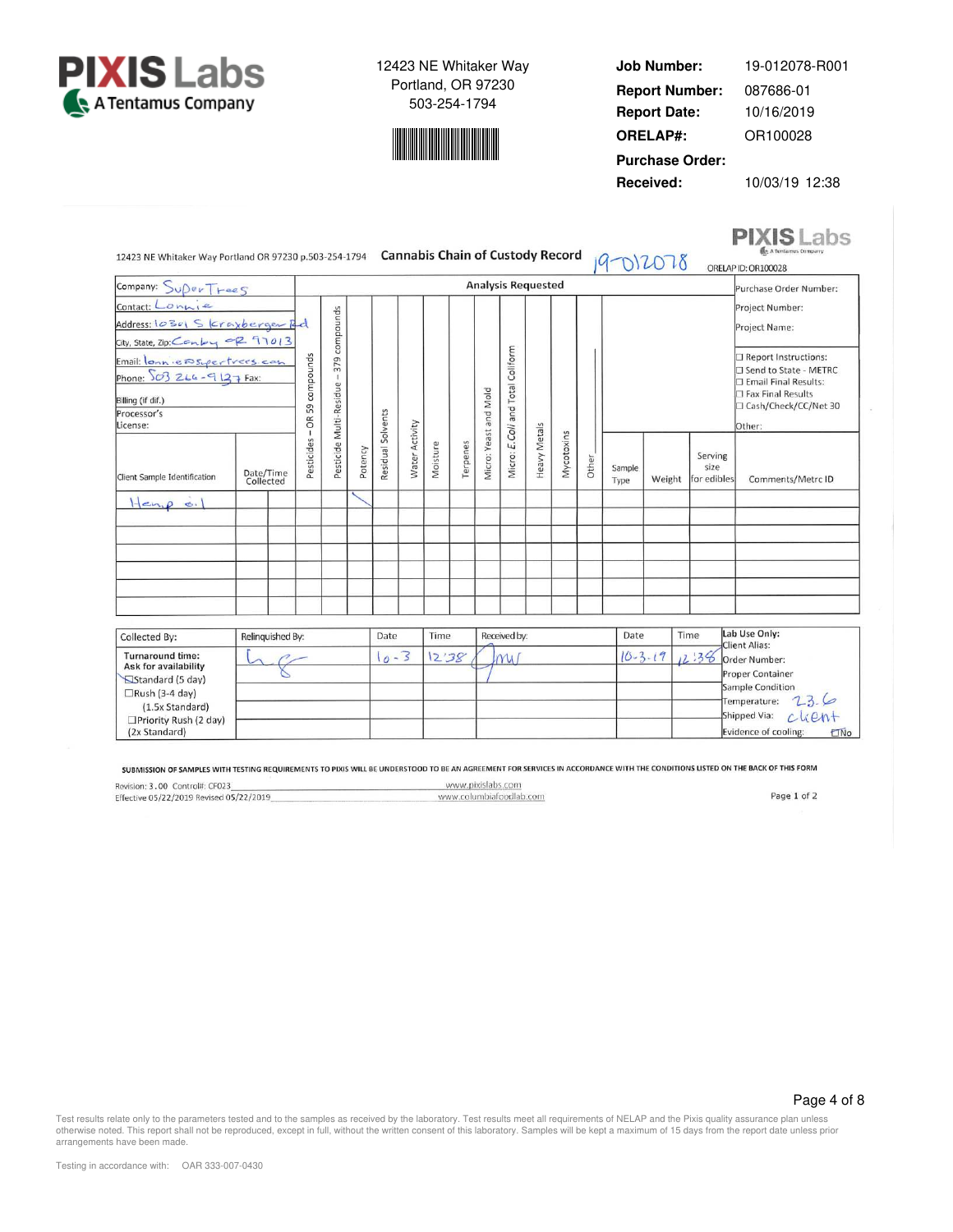



**Job Number: Report Date: ORELAP#:** 10/16/2019 OR100028 **Received:** 10/03/19 12:38 **Purchase Order:** 19-012078-R001 **Report Number:** 087686-01

#### 12423 NE Whitaker Way Portland OR 97230 p.503-254-1794

#### **Cannabis Chain of Custody Record**



Prices to be charged for work performed for CUSTOMER are those currently published in the Columbia Food Laboratories, Inc. DBA Pixis Labs (herein referred to as "the LAB", where Columbia Food Laboratories, Inc. & Pixis Labs can be used interchangeably) standard price book unless otherwise agreed in writing by the CUSTOMER and the LAB. CUSTOMER must notify the LAB of price quotation at the time of the transfer of sample(s) to the LAB. Any cancellation of testing requirements will result in charges being expense of all testing completed prior to the notice of cancellation. Unless otherwise agreed upon, samples containing hazardous material will be shipped back to client at their<br>expense, or disposed of at a certain fee, wa be established with an approved credit application.

#### **DELIVERY AND LIABILITY LIMITATIONS**

The specific format of the goods will be defined by CUSTOMER to the LAB upon delivery of the sample(s) to the LAB. The LAB will analyze samples provided by CUSTOMER as requested by CUSTOMER as requested by CUSTOMER as requ is desired, then a written request is required and an additional monthly fee will apply.

#### **CONFIDENTIALITY**

**PRICING AND CHARGES** 

The LAB will treat all information regarding work performed for CUSTOMER as proprietary and confidential. No CUSTOMER information will be released to third persons without the written request of the CUSTOMER.

#### **LIMITATION OF LIABILITY AND WARRANTY**

The LAB gives no warranty, express or implied, or of fitness for a particular purpose, in connection with its analytical testing or reporting. Any liability of the LAB to CUSTOMER or any third party shall be limited to the cost of analysis charged to CUSTOMER.

#### **PAST DUE ACCOUNTS**

Credit line account are payable within 30 days. Accounts that are 60 days past due will incur  $1\frac{1}{2}\%$  per month on all past due sums until paid in full and will automatically default to cash on delivery (COD). Reports will not be released unless payment on past and current invoices are received. Customer agrees to pay the interest as a service charge and all the LAB's collection costs, including reasonable attorney fees.

#### **EXPERT TESTIMONY AND COURT APPEARANCES**

In the event CUSTOMER requires the further written opinion or testimony of any employee of the LAB, including response to a subpoena issued by CUSTOMER or any third person, CUSTOMER agrees to pay such additional fees and expenses as may be reasonably assessed by the LAB.

#### **ALTERNATIVE DISPUTE RESOLUTION (ADR)**

Any disputes arising out of this Agreement or the analytical testing or reporting by the LAB shall be settled through mediation and/or arbitration rather than litigation, and the cost of the ADR shall be borne equally by both parties.

APPLICABLE LAW<br>Legal matters arising from work performed by the LAB for CUSTOMER will be construed and interpreted in accordance with the laws for the state of Oregon. When sending, transferring, or submitting samples, the CUSTOMER assumes full responsibility for complying with all applicable state and federal laws.

Revision: 3.00 Control#: CF023 Effective 05/22/2019 Revised 05/22/2019

www.pixislabs.com www.columbiafoodlab.com

Page 2 of 2

Test results relate only to the parameters tested and to the samples as received by the laboratory. Test results meet all requirements of NELAP and the Pixis quality assurance plan unless otherwise noted. This report shall not be reproduced, except in full, without the written consent of this laboratory. Samples will be kept a maximum of 15 days from the report date unless prior arrangements have been made.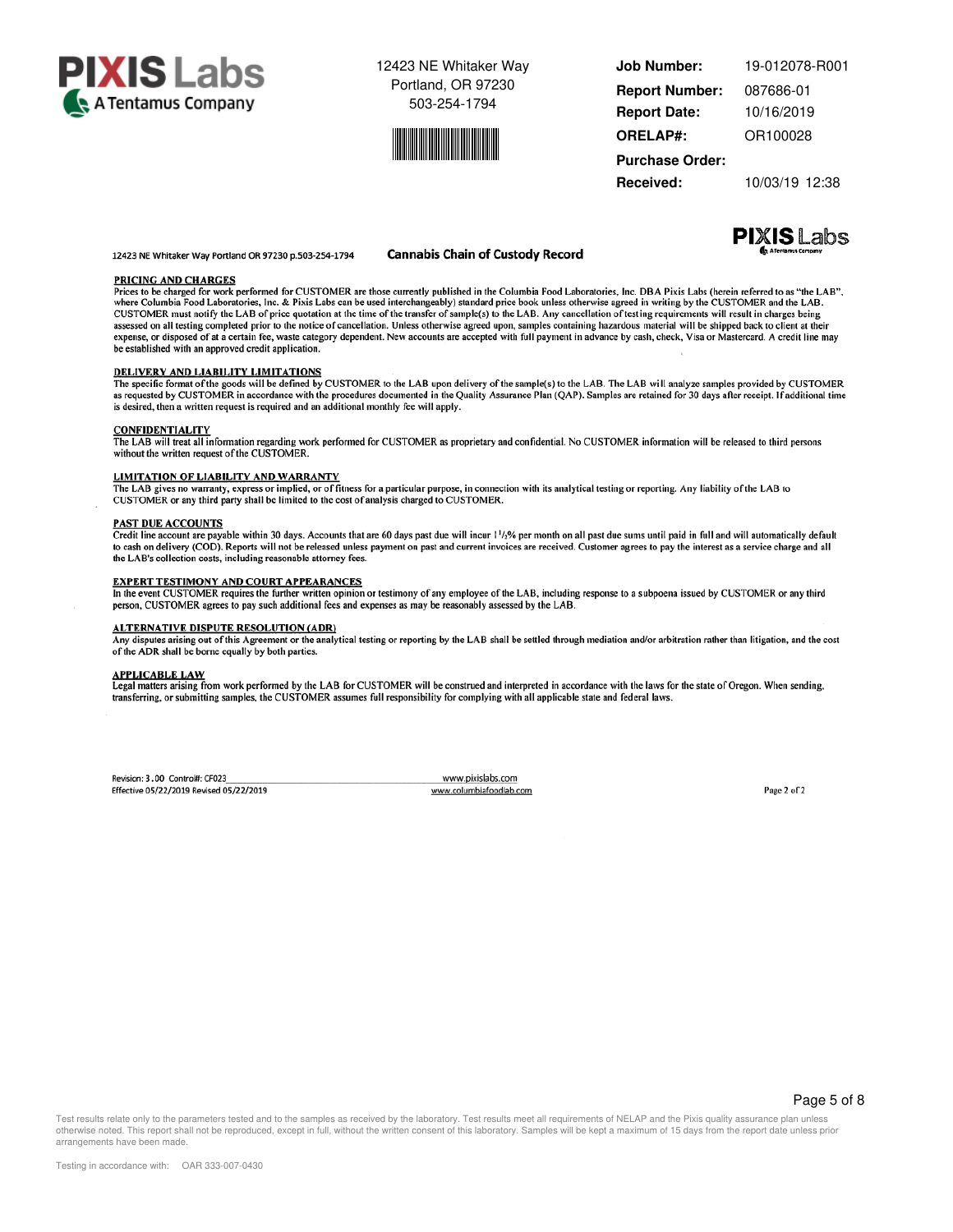



**Job Number: Report Date: ORELAP#:** 10/16/2019 OR100028 **Received:** 10/03/19 12:38 **Purchase Order:** 19-012078-R001 **Report Number:** 087686-01

Revision #: 0.00 Control : CFL-D06 Revision Date: 05/31/2019 Effective Date: 05/31/2019

|                           |               |              |              | Laboratory Quality Control Pesults |                   |        |     |            |              |
|---------------------------|---------------|--------------|--------------|------------------------------------|-------------------|--------|-----|------------|--------------|
| JAOAC2015 V986            |               |              |              |                                    | Batch ID: 1909159 |        |     |            |              |
| Laboratory Control Sample |               |              |              |                                    |                   |        |     |            |              |
| Analyte                   | <b>Result</b> | <b>Spike</b> | <b>Units</b> | $%$ Rec                            |                   | Limits |     | Evaluation | <b>Notes</b> |
| CBDV-A                    | 0.00947       | 0.01         | %            | 94.7                               | 85                |        | 115 | Acceptable |              |
| <b>CBDV</b>               | 0.0102        | 0.01         | %            | 102                                | 85                |        | 115 | Acceptable |              |
| CBD-A                     | 0.00969       | 0.01         | %            | 96.9                               | 85                | ÷.     | 115 | Acceptable |              |
| CBG-A                     | 0.00930       | 0.01         | %            | 93.0                               | 85                | ٠      | 115 | Acceptable |              |
| <b>CBG</b>                | 0.00976       | 0.01         | %            | 97.6                               | 85                |        | 115 | Acceptable |              |
| CBD                       | 0.0102        | 0.01         | %            | 102                                | 85                |        | 115 | Acceptable |              |
| <b>THCV</b>               | 0.00966       | 0.01         | %            | 96.6                               | 85                |        | 115 | Acceptable |              |
| <b>THCVA</b>              | 0.00946       | 0.01         | %            | 94.6                               | 85                |        | 115 | Acceptable |              |
| <b>CBN</b>                | 0.00989       | 0.01         | %            | 98.9                               | 85                |        | 115 | Acceptable |              |
| THC                       | 0.0102        | 0.01         | %            | 102                                | 85                |        | 115 | Acceptable |              |
| D8THC                     | 0.00966       | 0.01         | %            | 96.6                               | 85                |        | 115 | Acceptable |              |
| CBL                       | 0.00916       | 0.01         | %            | 91.6                               | 85                | ٠      | 115 | Acceptable |              |
| <b>CBC</b>                | 0.00981       | 0.01         | %            | 98.1                               | 85                | ÷.     | 115 | Acceptable |              |
| <b>THCA</b>               | 0.00962       | 0.01         | %            | 96.2                               | 85                |        | 115 | Acceptable |              |
| CBCA                      | 0.00937       | 0.01         | %            | 93.7                               | 85                |        | 115 | Acceptable |              |

## Method Bank

| Analyte      | <b>Result</b> | LOQ.  | Units | Limits  | Evaluation | <b>Notes</b> |
|--------------|---------------|-------|-------|---------|------------|--------------|
| CBDV-A       | <b>ND</b>     | 0.003 | %     | < 0.003 | Acceptable |              |
| CBDV         | <b>ND</b>     | 0.003 | %     | < 0.003 | Acceptable |              |
| CBD-A        | <b>ND</b>     | 0.003 | %     | < 0.003 | Acceptable |              |
| CBG-A        | <b>ND</b>     | 0.003 | %     | < 0.003 | Acceptable |              |
| CBG          | <b>ND</b>     | 0.003 | %     | < 0.003 | Acceptable |              |
| CBD          | <b>ND</b>     | 0.003 | %     | < 0.003 | Acceptable |              |
| <b>THCV</b>  | <b>ND</b>     | 0.003 | %     | < 0.003 | Acceptable |              |
| <b>THCVA</b> | <b>ND</b>     | 0.003 | %     | < 0.003 | Acceptable |              |
| <b>CBN</b>   | <b>ND</b>     | 0.003 | %     | < 0.003 | Acceptable |              |
| THC          | <b>ND</b>     | 0.003 | %     | < 0.003 | Acceptable |              |
| D8THC        | <b>ND</b>     | 0.003 | %     | < 0.003 | Acceptable |              |
| CBL          | <b>ND</b>     | 0.003 | %     | < 0.003 | Acceptable |              |
| CBC          | <b>ND</b>     | 0.003 | %     | < 0.003 | Acceptable |              |
| <b>THCA</b>  | <b>ND</b>     | 0.003 | %     | < 0.003 | Acceptable |              |
| <b>CBCA</b>  | <b>ND</b>     | 0.003 | %     | < 0.003 | Acceptable |              |

## *Abbreviations*

ND - None Detected at or above MRL

RPD - Relative Percent Difference

LOQ - Limit of Quantitation

#### *Units of Measure:*

% - Percent

## Page 6 of 8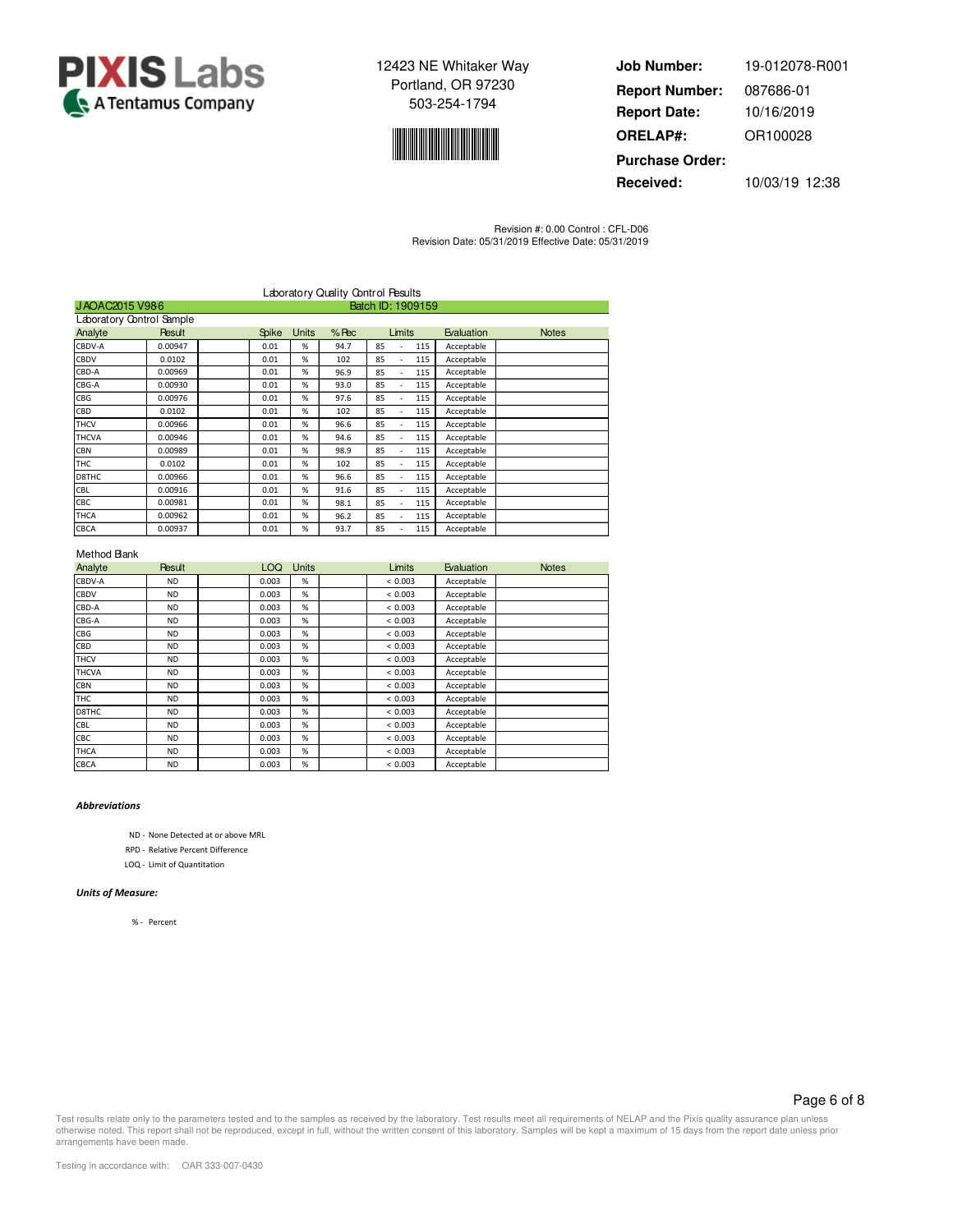



**Job Number: Report Date: ORELAP#:** 10/16/2019 OR100028 **Received:** 10/03/19 12:38 **Purchase Order:** 19-012078-R001 **Report Number:** 087686-01

Revision #: 0.00 Control : CFL-D06 Revision Date: 05/31/2019 Effective Date: 05/31/2019

| JAOAC2015 V986   |               |             |            |                           |            | Batch ID: 1909159 |            |              |  |  |
|------------------|---------------|-------------|------------|---------------------------|------------|-------------------|------------|--------------|--|--|
| Sample Duplicate |               |             |            | Sample ID: 19-012091-0002 |            |                   |            |              |  |  |
| Analyte          | <b>Result</b> | Org. Result | <b>LOQ</b> | <b>Units</b>              | <b>RPD</b> | Limits            | Evaluation | <b>Notes</b> |  |  |
| CBDV-A           | ND.           | <b>ND</b>   | 0.003      | %                         | $\Omega$   | < 20              | Acceptable |              |  |  |
| CBDV             | 0.00617       | 0.00630     | 0.003      | %                         | 2.09       | <20               | Acceptable |              |  |  |
| CBD-A            | <b>ND</b>     | <b>ND</b>   | 0.003      | %                         | 0          | < 20              | Acceptable |              |  |  |
| CBG-A            | <b>ND</b>     | <b>ND</b>   | 0.003      | %                         | 0          | < 20              | Acceptable |              |  |  |
| CBG              | <b>ND</b>     | <b>ND</b>   | 0.003      | %                         | 0          | < 20              | Acceptable |              |  |  |
| CBD              | 1.13          | 1.09        | 0.003      | %                         | 3.60       | < 20              | Acceptable |              |  |  |
| <b>THCV</b>      | <b>ND</b>     | <b>ND</b>   | 0.003      | %                         | 0          | < 20              | Acceptable |              |  |  |
| <b>THCVA</b>     | <b>ND</b>     | <b>ND</b>   | 0.003      | %                         | 0          | < 20              | Acceptable |              |  |  |
| <b>CBN</b>       | <b>ND</b>     | <b>ND</b>   | 0.003      | %                         | 0          | < 20              | Acceptable |              |  |  |
| <b>THC</b>       | <b>ND</b>     | <b>ND</b>   | 0.003      | %                         | 0          | < 20              | Acceptable |              |  |  |
| D8THC            | <b>ND</b>     | <b>ND</b>   | 0.003      | %                         | $\Omega$   | < 20              | Acceptable |              |  |  |
| CBL              | <b>ND</b>     | <b>ND</b>   | 0.003      | %                         | $\Omega$   | <20               | Acceptable |              |  |  |
| CBC              | <b>ND</b>     | <b>ND</b>   | 0.003      | %                         | 0          | < 20              | Acceptable |              |  |  |
| <b>THCA</b>      | <b>ND</b>     | <b>ND</b>   | 0.003      | %                         | 0          | < 20              | Acceptable |              |  |  |
| CBCA             | <b>ND</b>     | <b>ND</b>   | 0.003      | %                         | 0          | < 20              | Acceptable |              |  |  |

### *Abbreviations*

- ND None Detected at or above MRL
- RPD Relative Percent Difference
- LOQ Limit of Quantitation

## *Units of Measure:*

% - Percent

Page 7 of 8